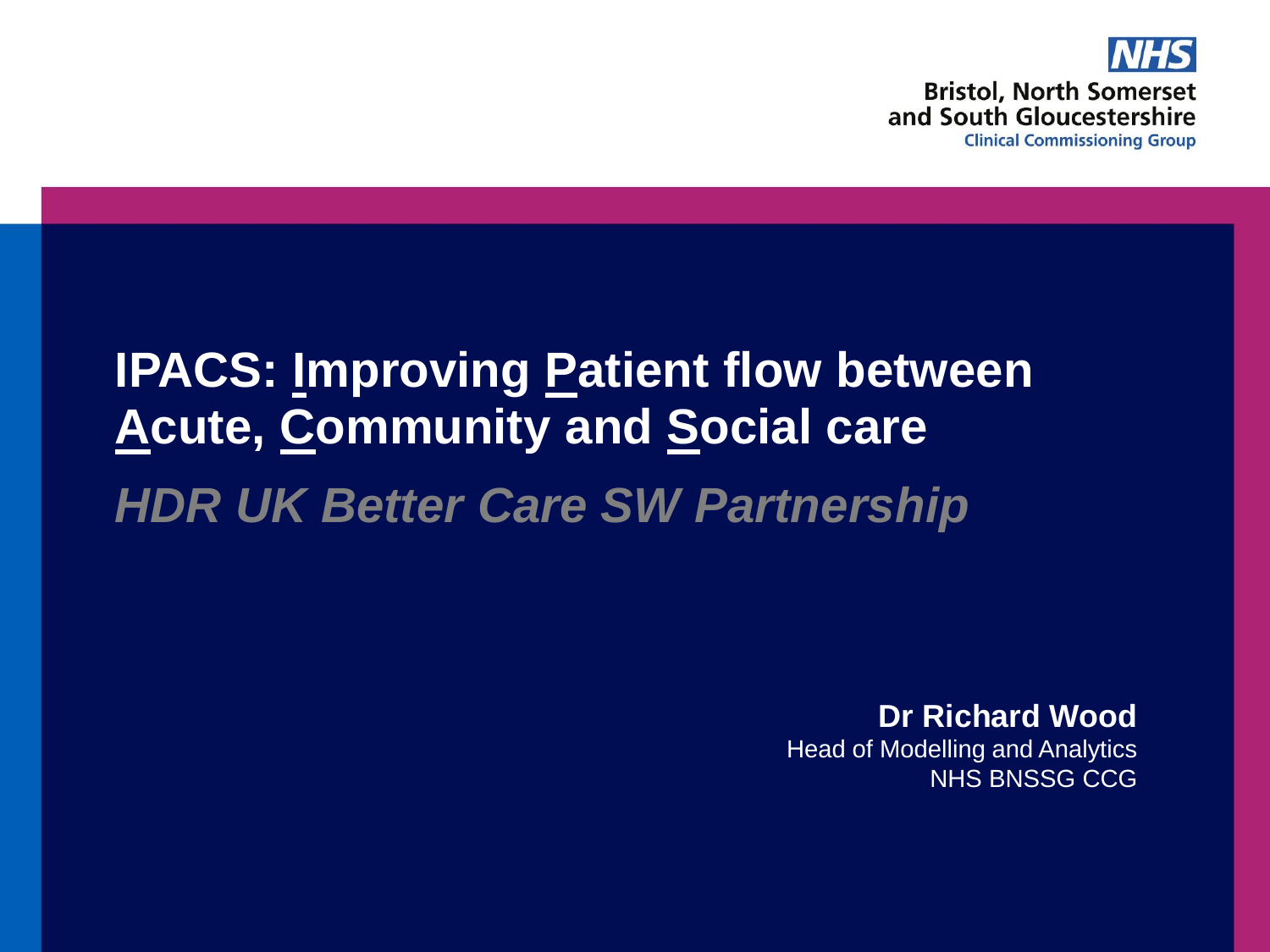### **South West Better Care Partnership**

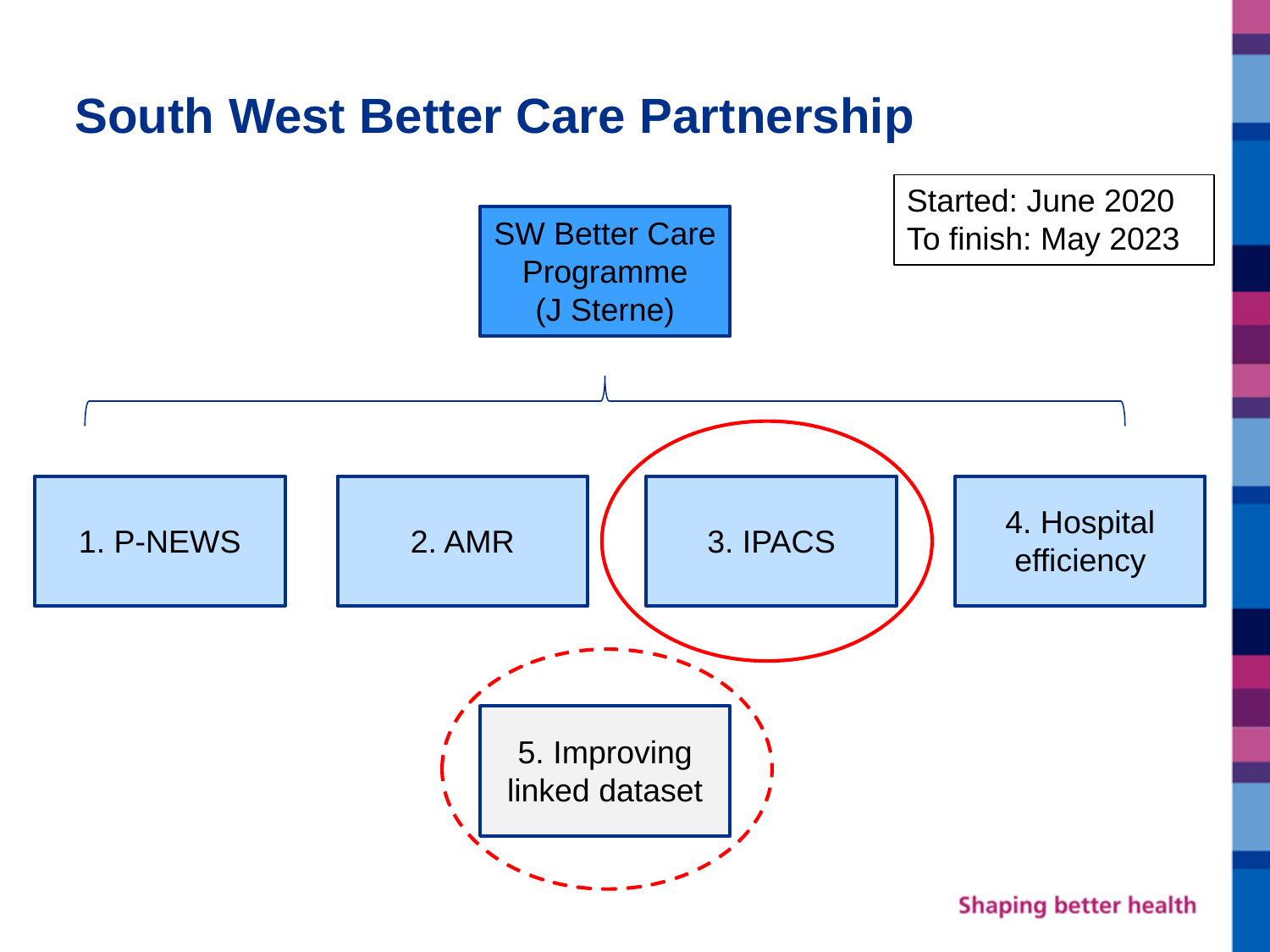# **Problem: Delayed Transfers Of Care (DTOCs)**

#### **Acute hospital stay**



‒ DTOCs affect patient outcomes, reducing physical and mental independence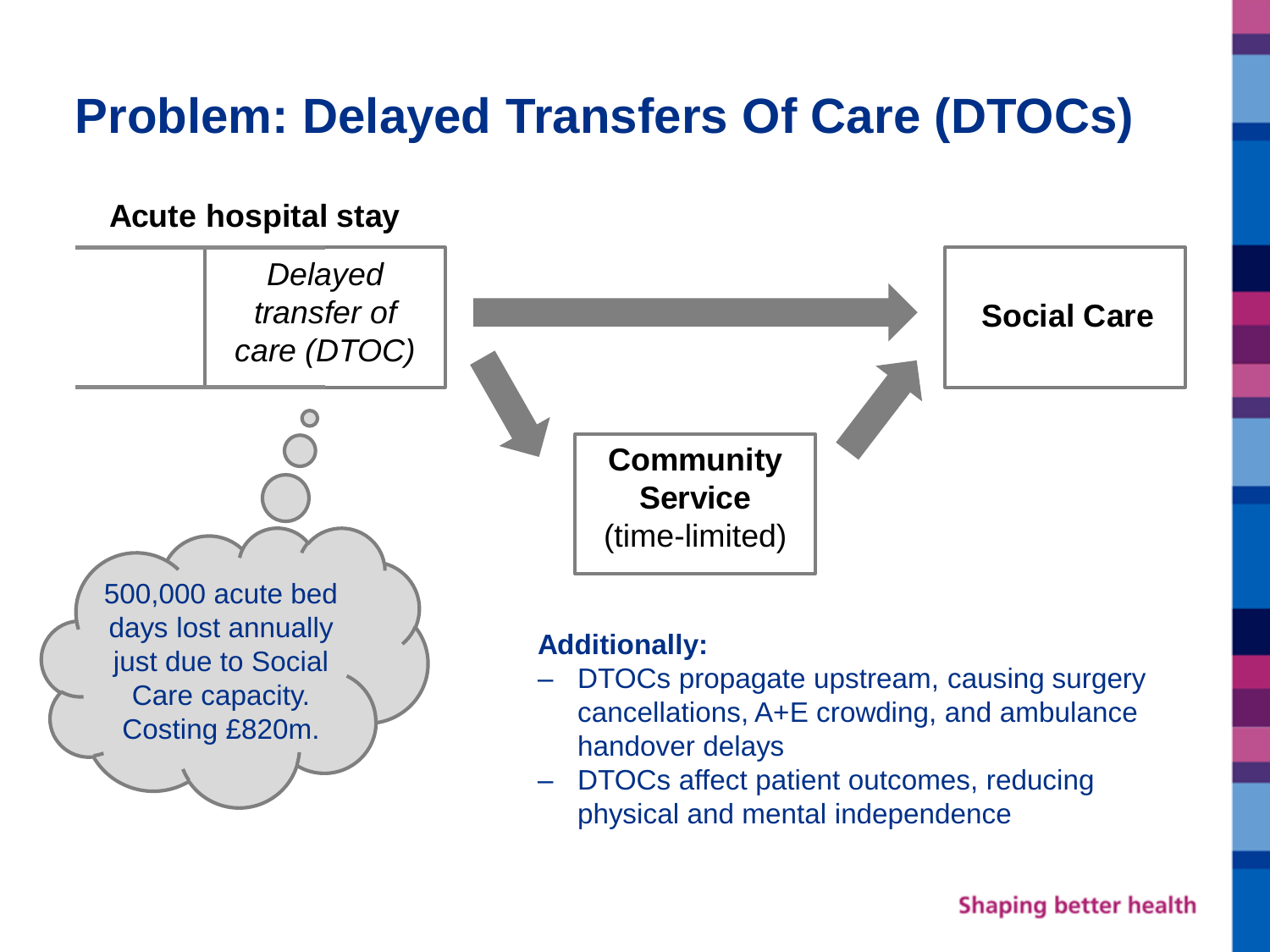### **Current state of the art**

#### **Practice**

Very primitive methods in use.

Based on 'averages' and not appreciating variability in arrivals, length of stay, and discharge delays.

Such approaches are wellknown to considerably underestimate capacity requirements.

#### **Research**

There has been limited research interest in this problem.

Perhaps due to a lack of research-ready linked data across the health and care divide.

Less than a handful of potentially relevant articles could be found.

⇒ *significant opportunity for applied research*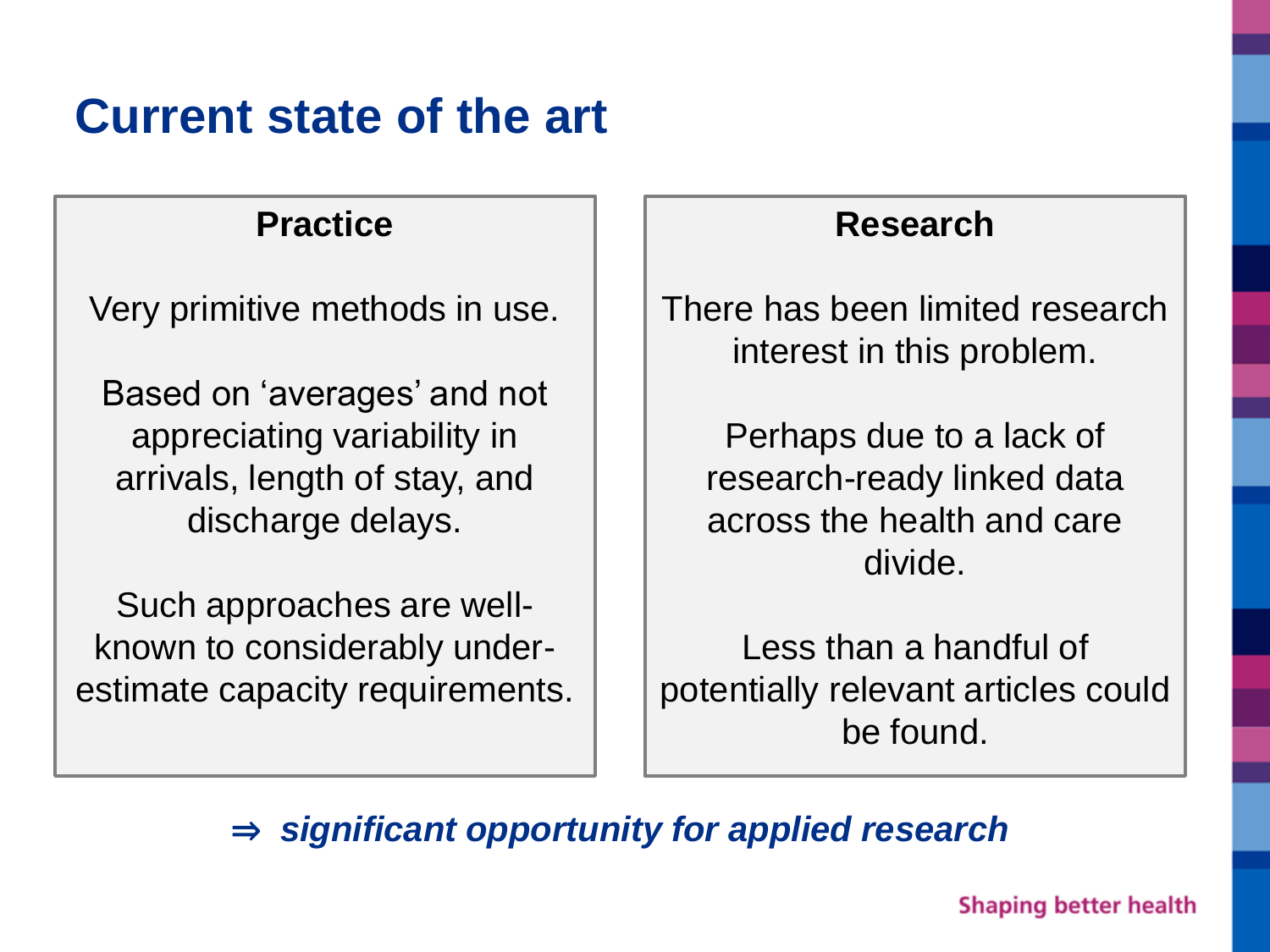### **Approach: Stochastic simulation of patient flow**

- Using queuing theory methods we will develop a dynamical model.
- Scenario analyses will be used to **optimise pathway configuration** and resources, **improving operational performance** and **patient outcomes**.

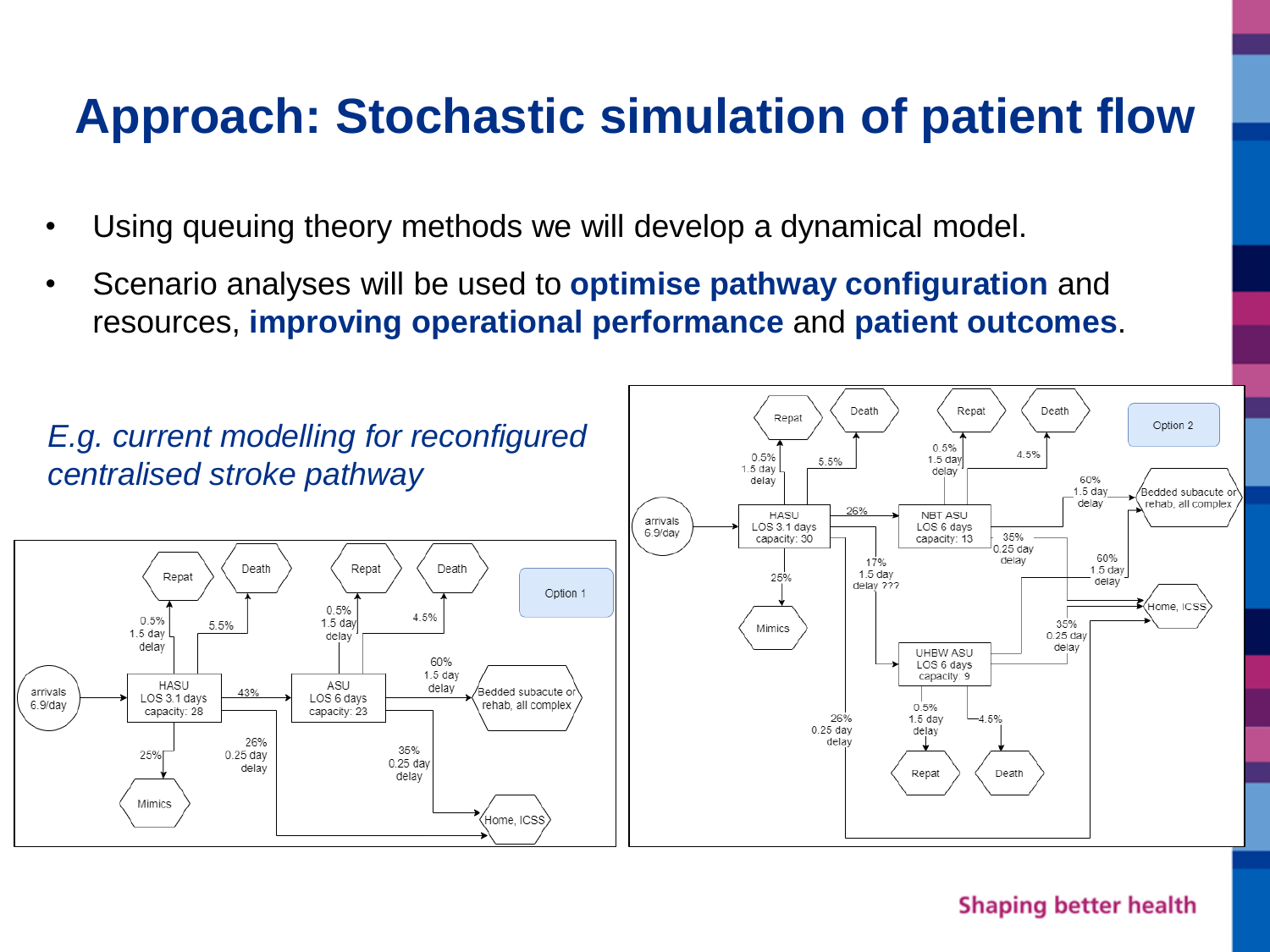#### **Envisaged insights**

- We will understand the 'high level' **optimal budget allocations**  between health and social care.
- This will test the hypothesis that a net saving can be made by investing more in **less expensive, downstream services**.

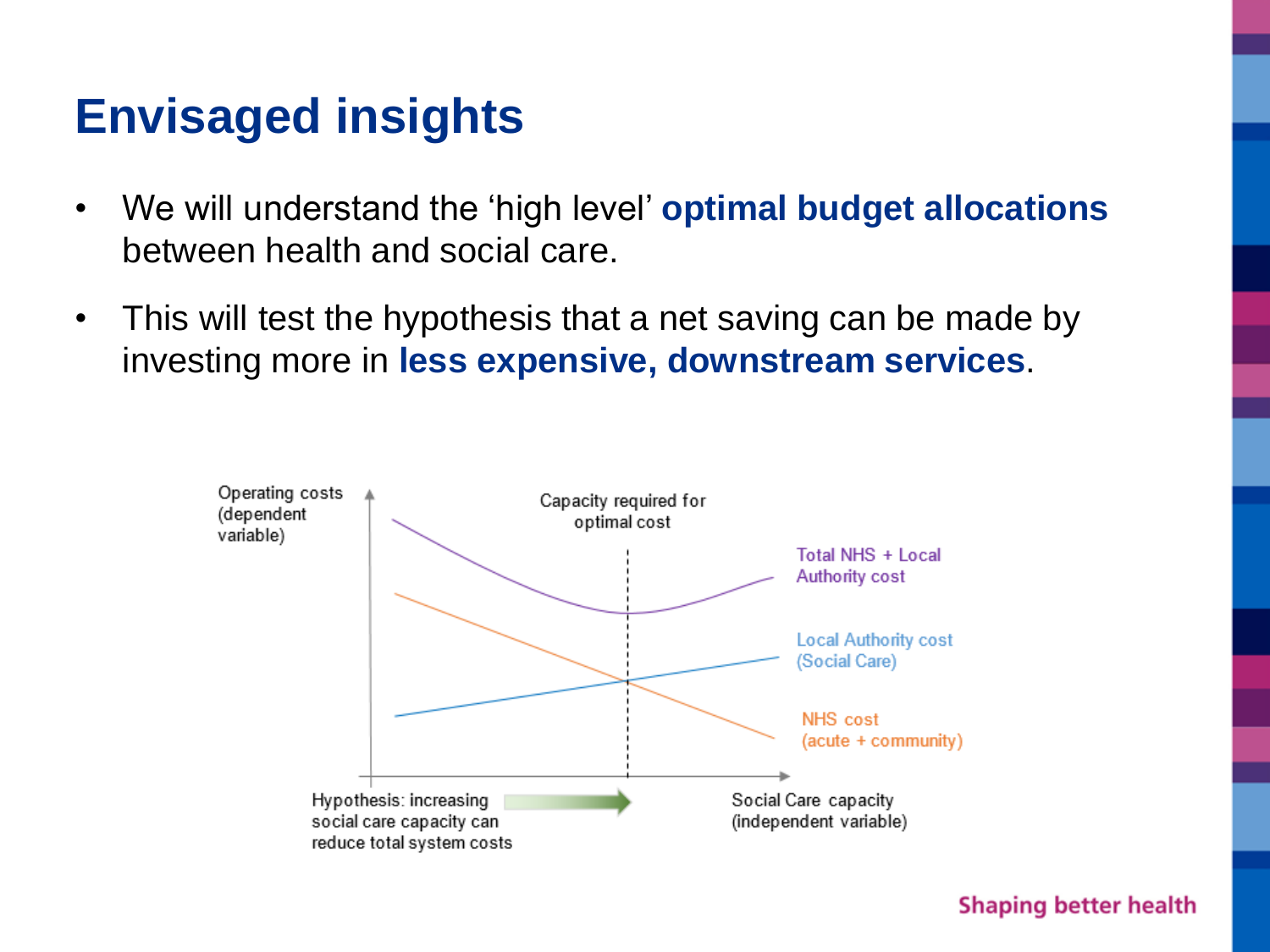#### **Progress to date**

- Surveyed the literature, identified others working in this space.
- Set up relationships with key people across the whole pathway.
- Reviewed various sources of data existing across the system.
- Working with analysts to sequentially improve current 'modelling' solution for operational and strategic capacity assessment.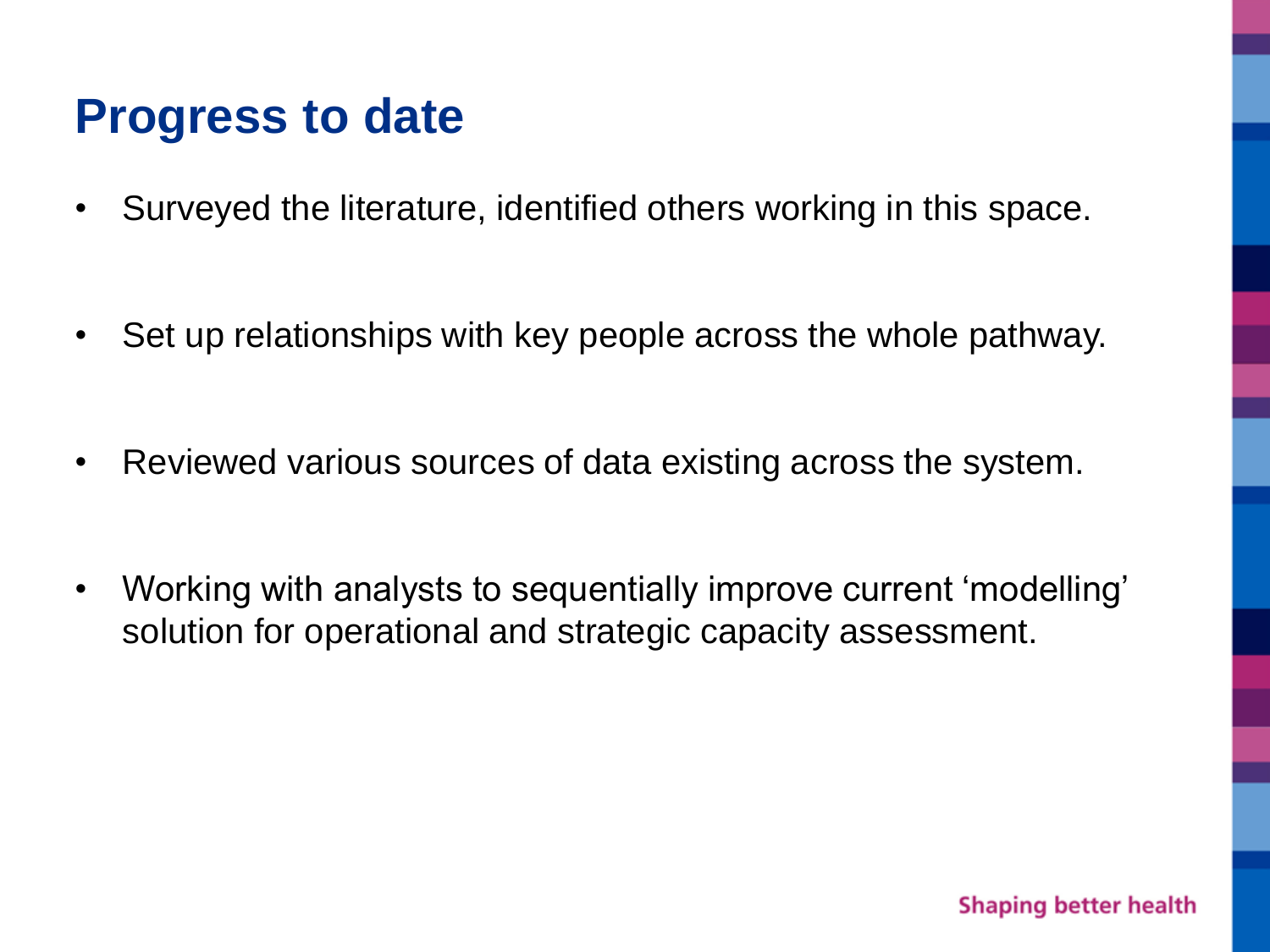# **Envisaged Better Care Loop**

- We have regional partners on our bid who will work with us in **upscaling** the model and learnings across the South West.
- This is useful in ensuring sufficient **genericity** ahead of a wider release.
- Resulting interventions will be shared among healthcare systems, providing a new foundation to evolve the linked data, model, and impact.

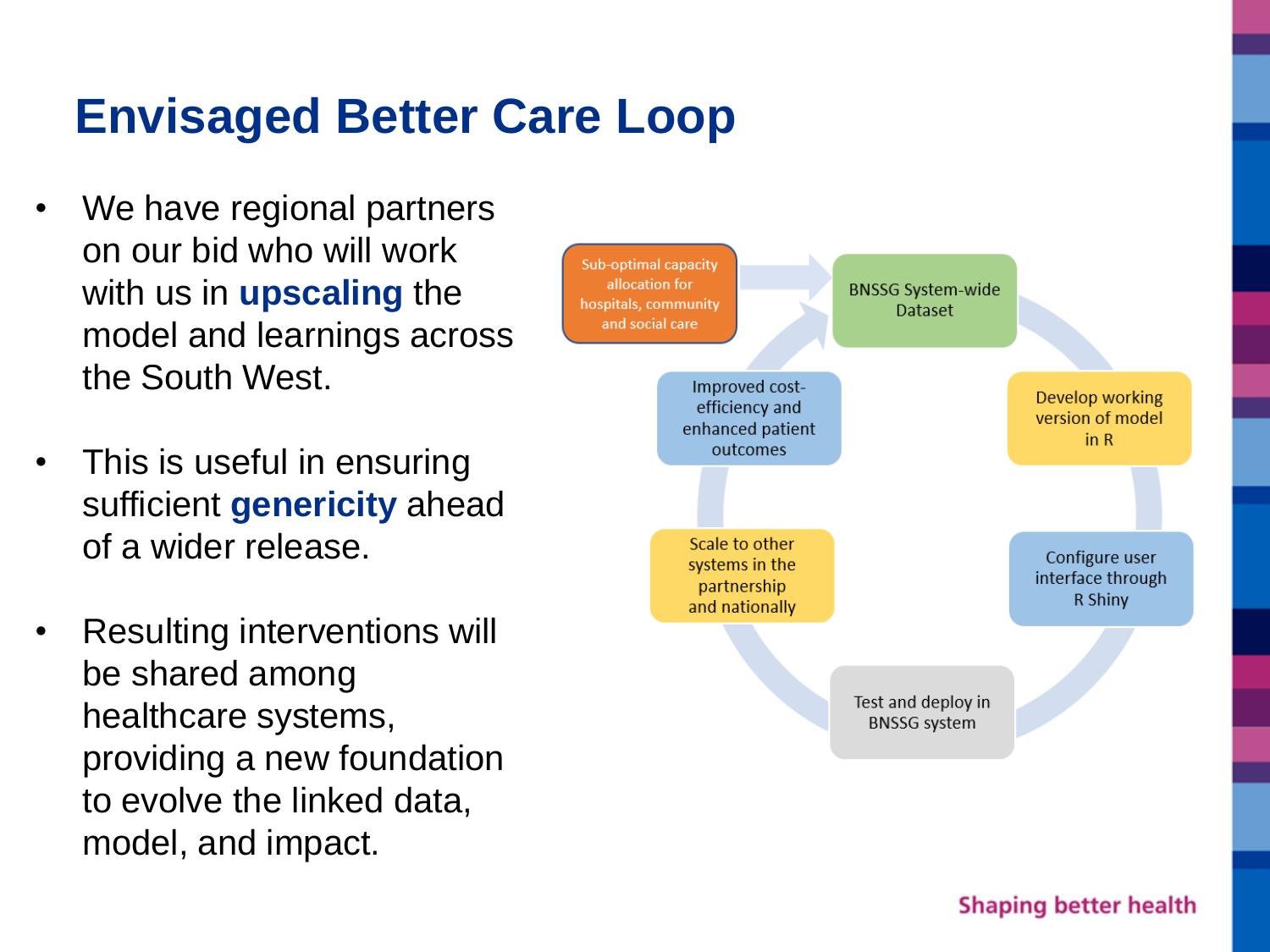### **BNSSG System Wide Dataset @ June 2020**



*x 1 million individuals*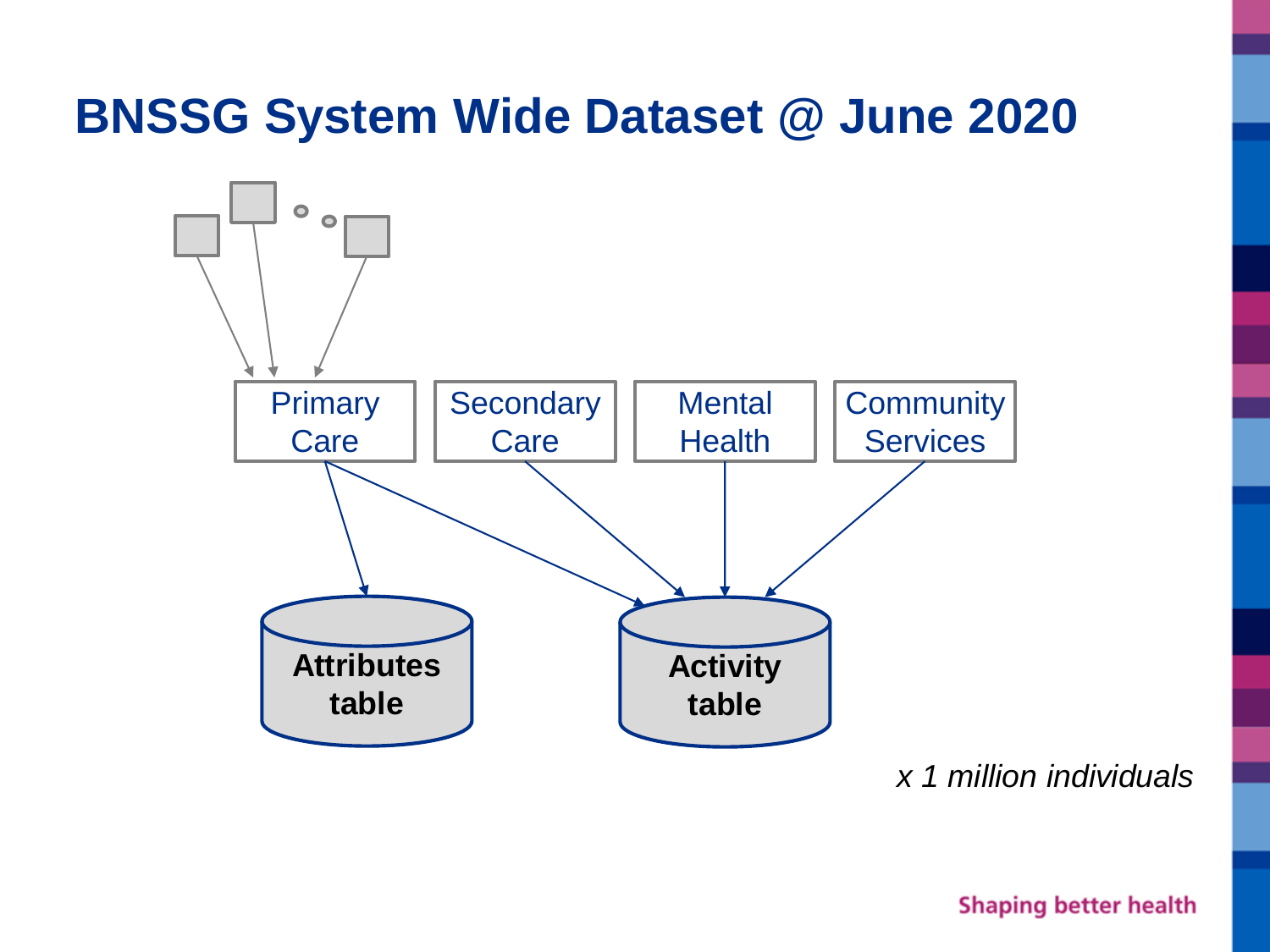### **BNSSG SWD data structure**

#### **Attributes table**

| <b>Patient ID</b> | Age | <b>LTCs</b>    |  |
|-------------------|-----|----------------|--|
| XX1               | 18  | 0              |  |
| XX <sub>2</sub>   | 75  | 3              |  |
| XX3               | 34  |                |  |
| XX4               | 65  | $\overline{2}$ |  |
| .                 |     |                |  |
|                   |     |                |  |
|                   |     |                |  |

*Each row is a patient*

*Each column contains an attribute for that patient*

#### **Activity table**

| <b>Patient ID</b> | <b>Setting</b> | <b>Date</b> |  |
|-------------------|----------------|-------------|--|
| XX1               | GP appt.       | 04/05/19    |  |
| XX1               | OP cons.       | 21/10/19    |  |
| XX2               | A+E attend     | 05/07/20    |  |
| XX3               | MH appt.       | 13/05/20    |  |
|                   |                |             |  |
|                   |                |             |  |
|                   |                |             |  |

*Each row is a discrete activity*

*Each column contains details for that activity*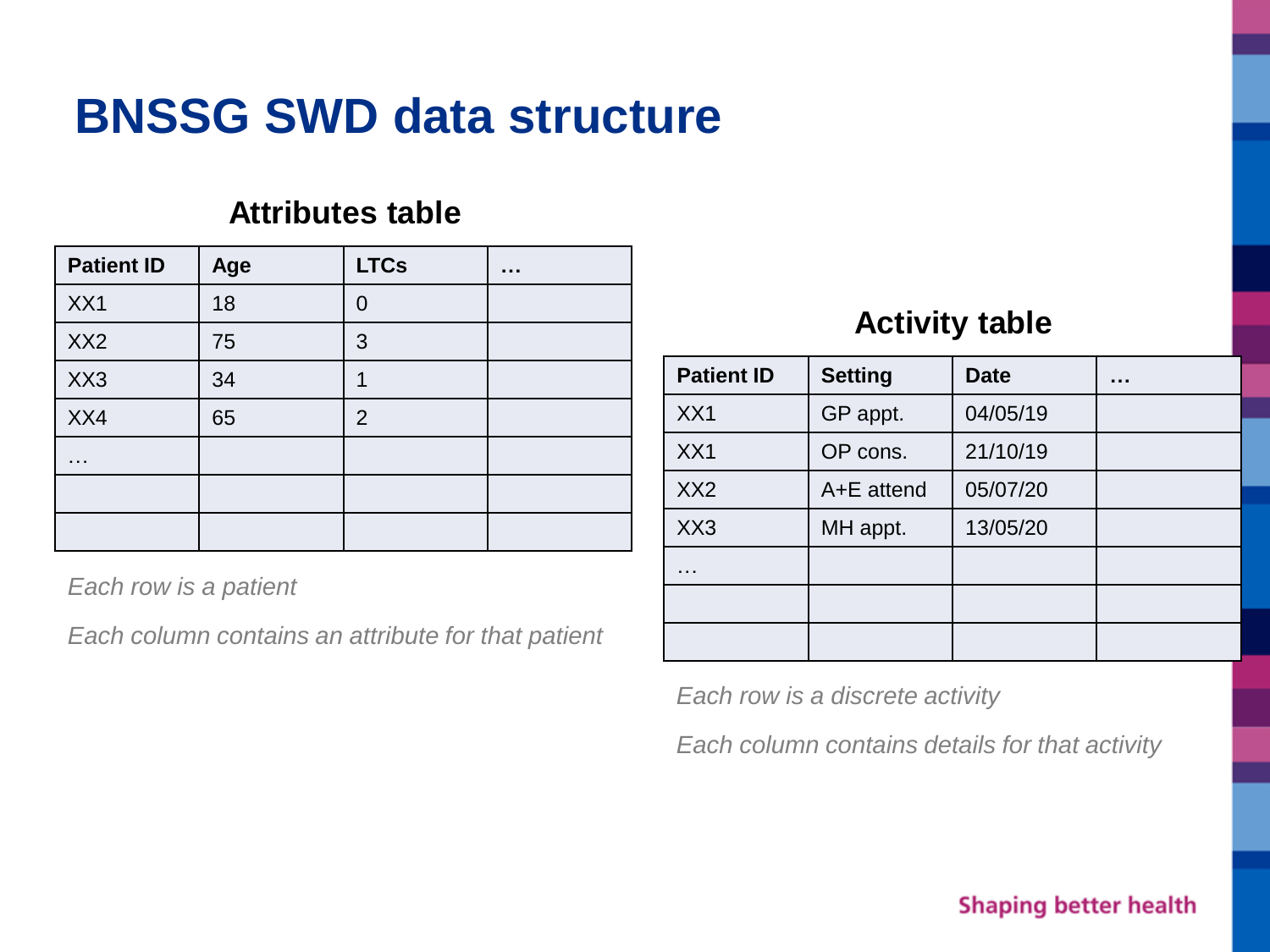### **SWD progress in recent months**

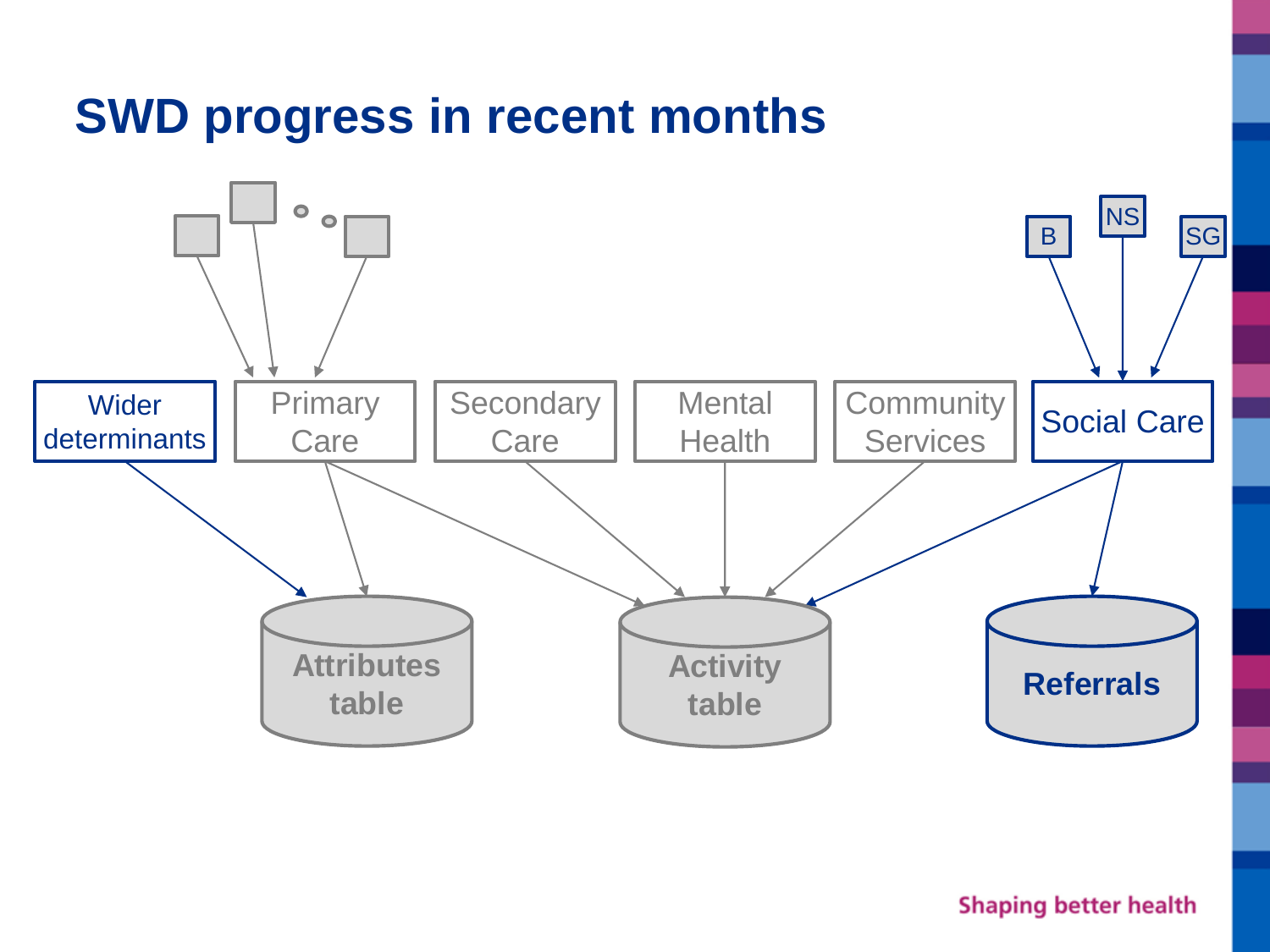#### **Future plans: Enhance referrals table**

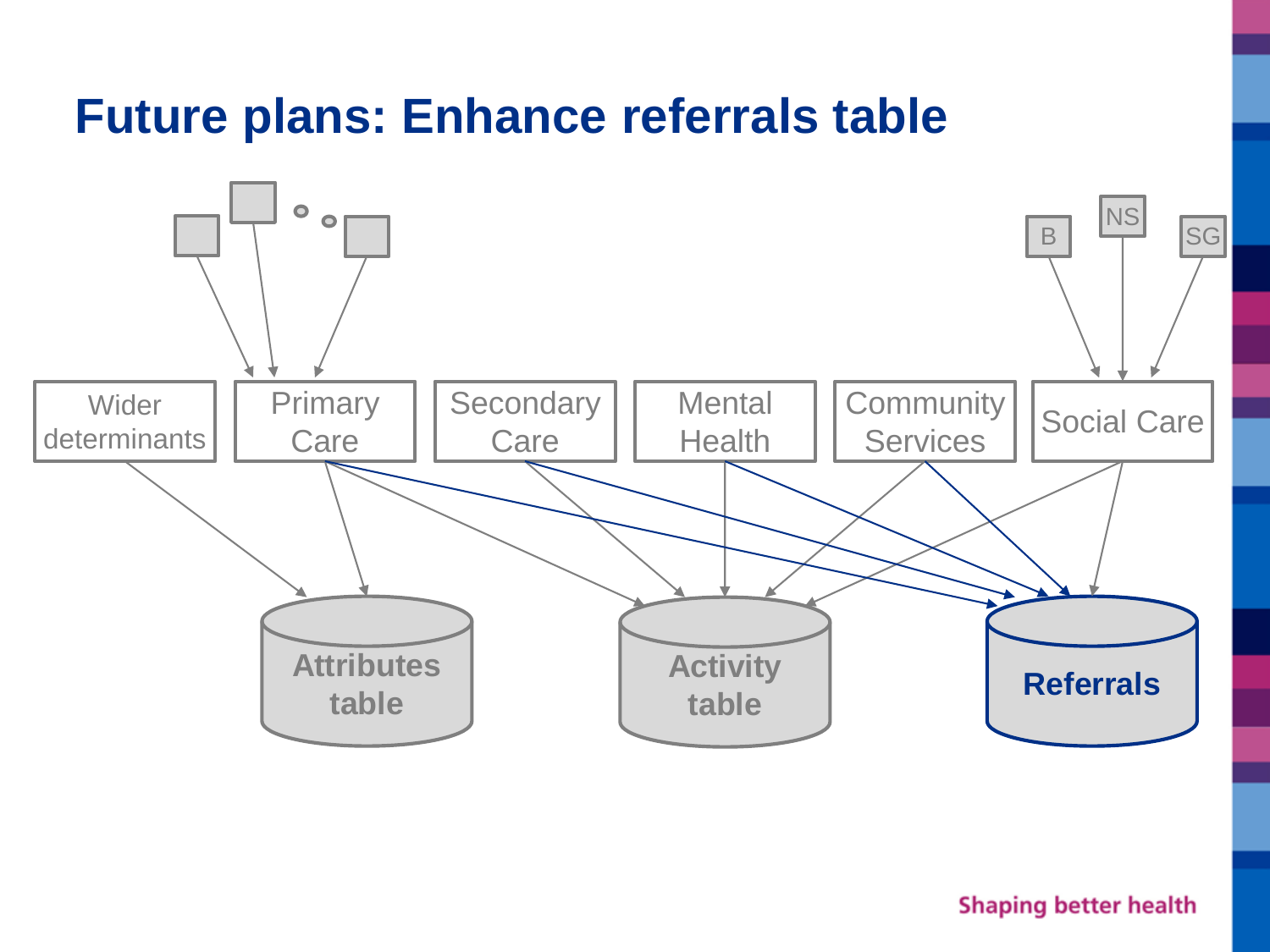### **Additional patient info into Attributes table**

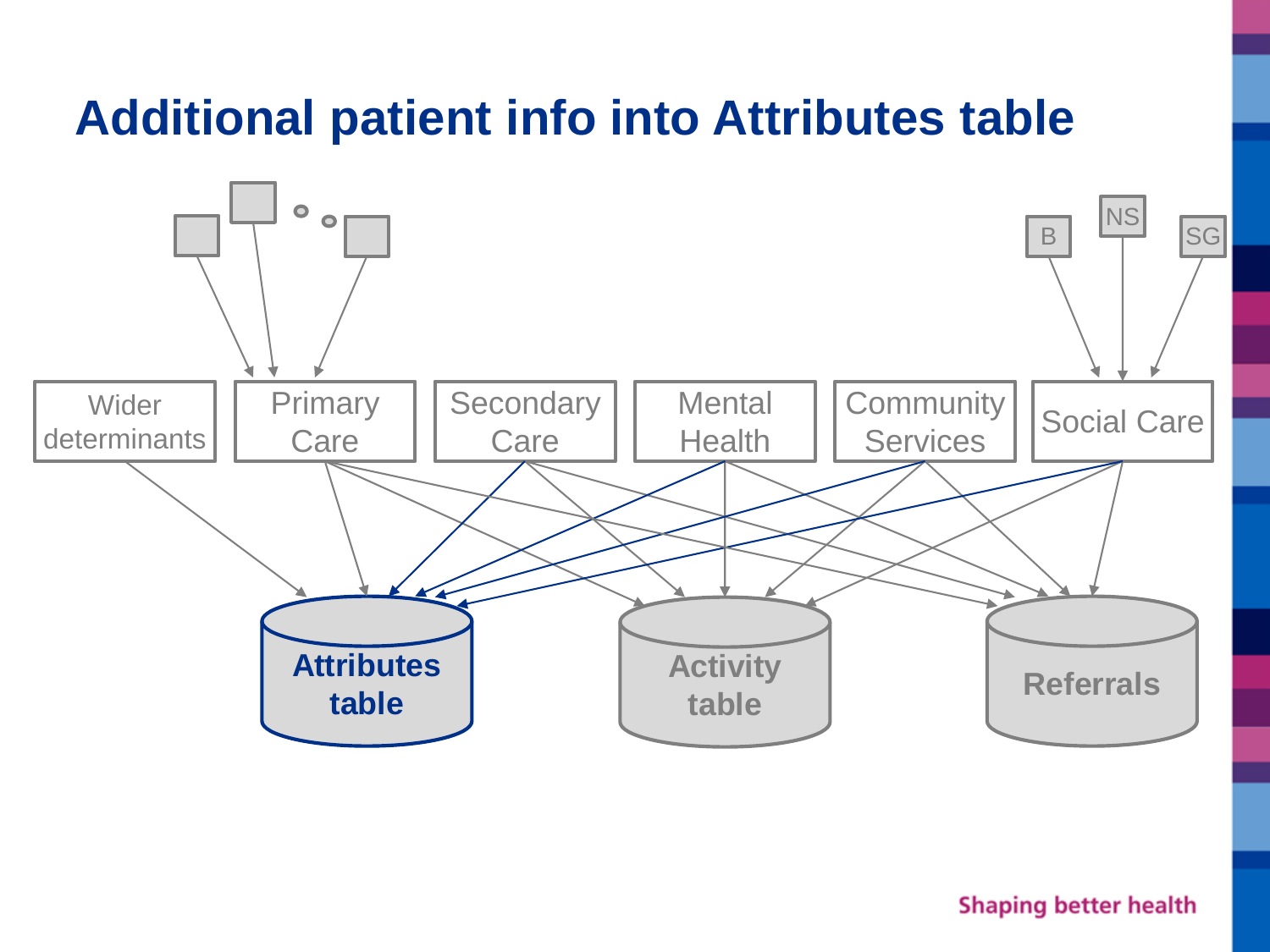### **Replace NHS-D flows with local flows**

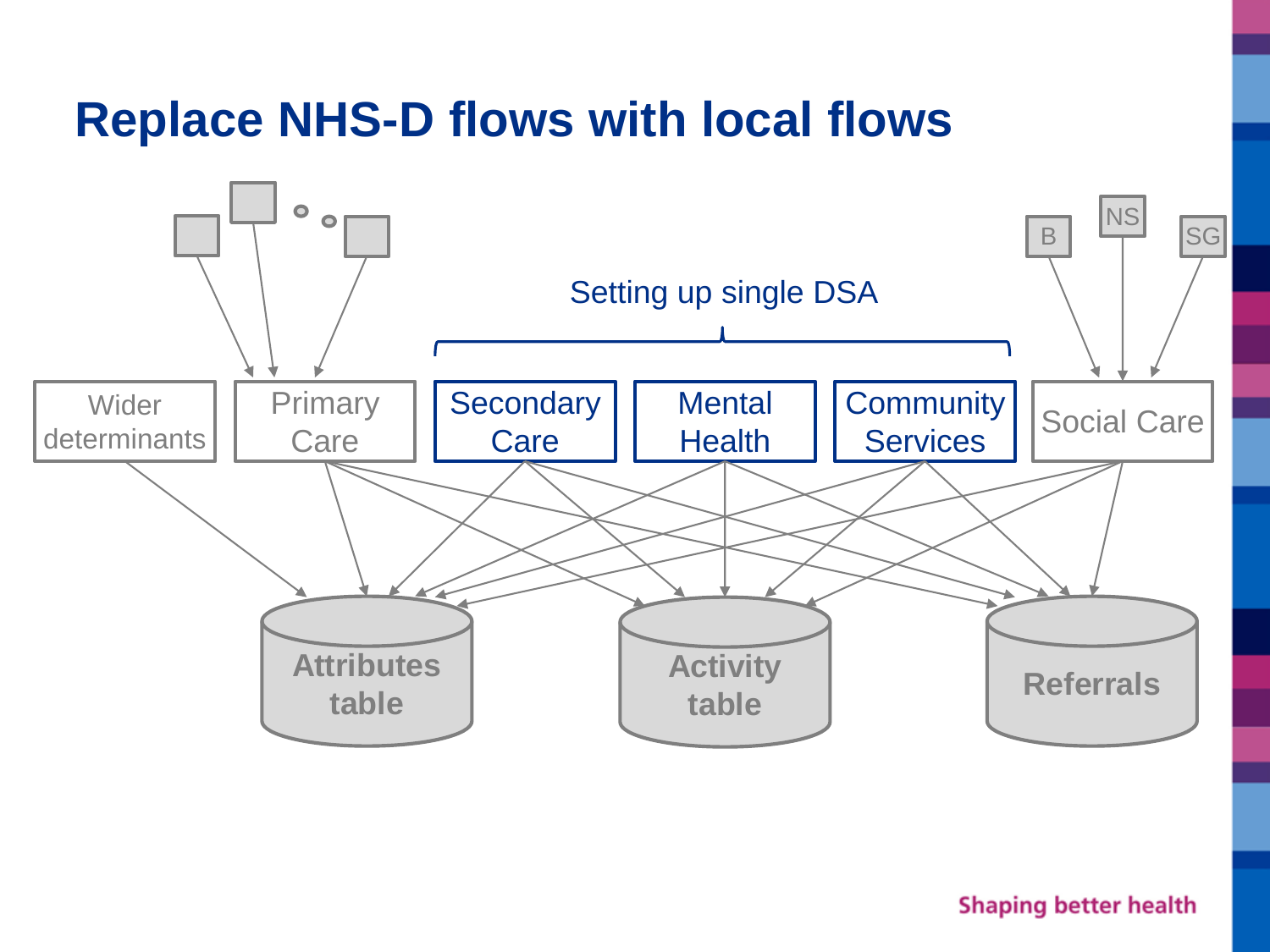# **Expand coverage of Activity table**

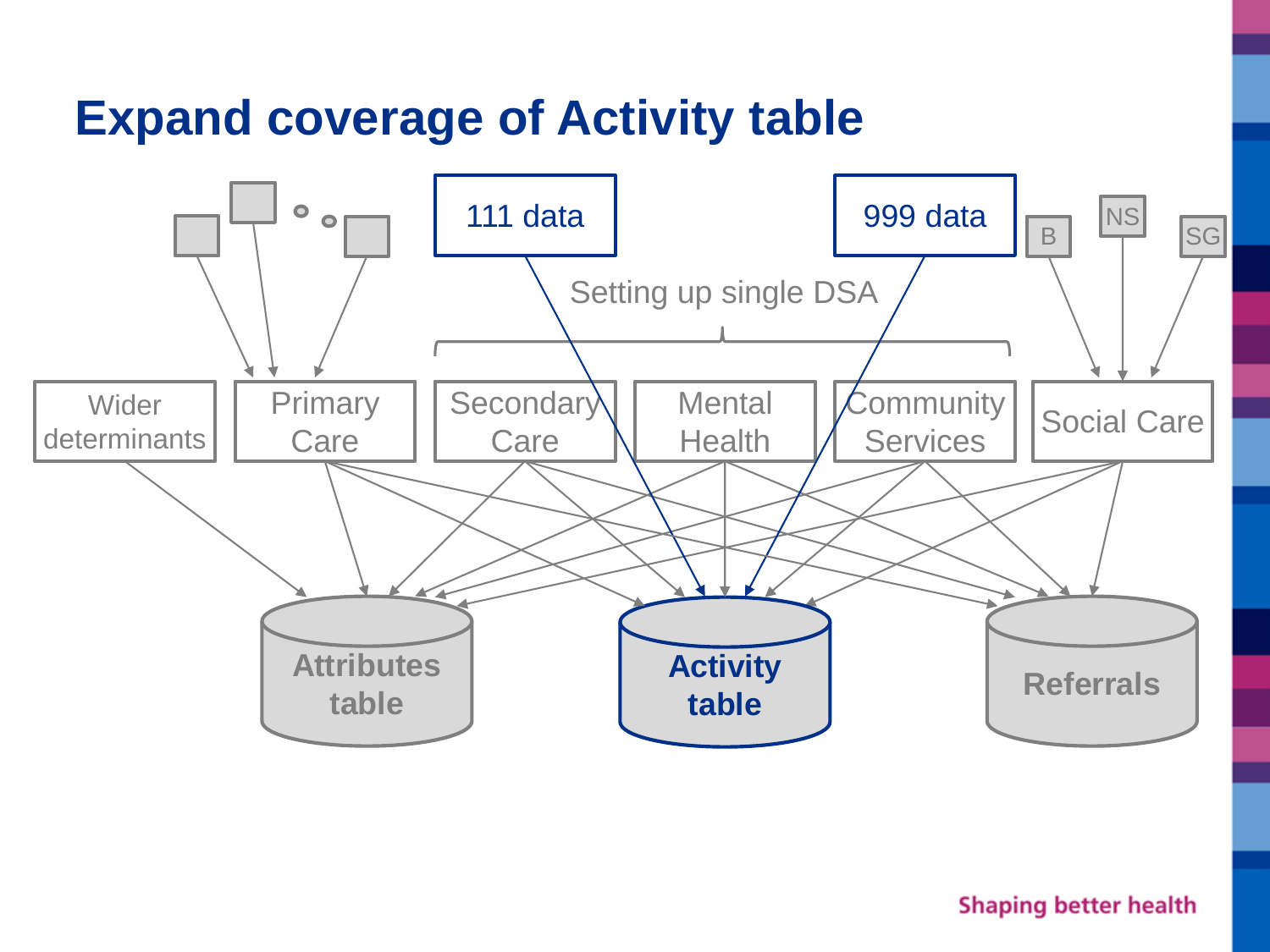# **Bring in additional dimensions**